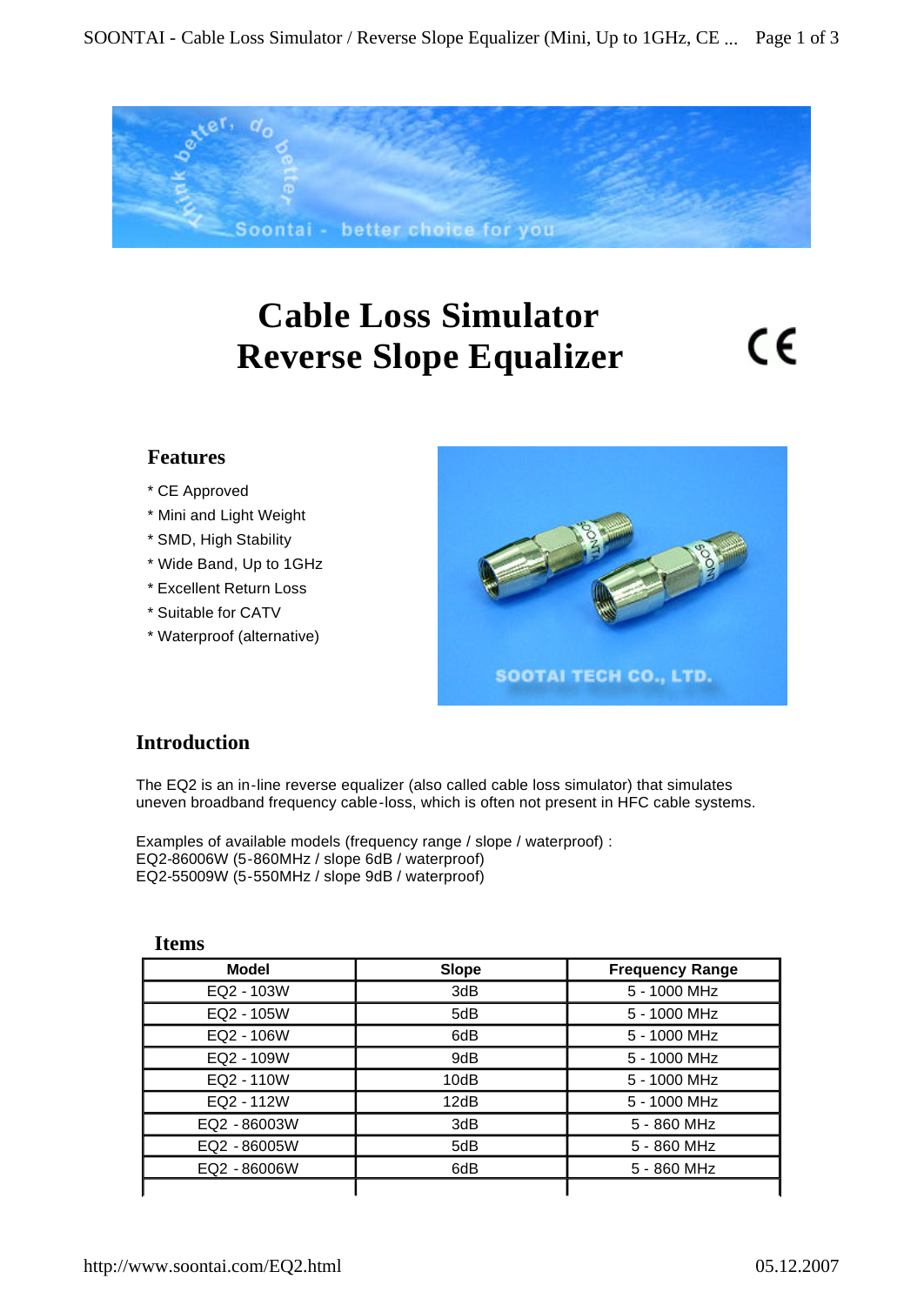| EQ2 - 86009W | 9dB  | 5 - 860 MHz |
|--------------|------|-------------|
| EQ2 - 86010W | 10dB | 5 - 860 MHz |
| EQ2 - 86012W | 12dB | 5 - 860 MHz |
| EQ2 - 60003W | 3dB  | 5 - 600 MHz |
| EQ2 - 60005W | 5dB  | 5 - 600 MHz |
| EQ2 - 60006W | 6dB  | 5 - 600 MHz |
| EQ2 - 60009W | 9dB  | 5 - 600 MHz |
| EQ2 - 60012W | 12dB | 5 - 600 MHz |

\* We can design other models according to your specifications.

## **Electrical Curve** ( EQ2-105 / EQ2-110 )



## **General Specifications**

| <b>Item</b>              | EQ2 - 105W                  | $EQ2 - 105$ |  |
|--------------------------|-----------------------------|-------------|--|
| Waterproof               | <b>YES</b>                  | NO          |  |
| Impedance                | 75 ohm                      |             |  |
| Pass Band                | 5 - 1000MHz                 |             |  |
| Slope Loss (5MHz / 1GHz) | $0.02$ dB (typ) / 5dB (typ) |             |  |
| <b>Slope Flatness</b>    | $+/-0.5dB$ (max)            |             |  |
| <b>Return Loss</b>       | 20dB (typ)                  |             |  |
| <b>Dimensions</b>        | $13(c) \times 40.5$ mm      |             |  |
| Net Weight               | 17g                         |             |  |

\* Specifications are subject to change without notice.

[Table 1]

Home | Products | Show Room | Servic Ccenter